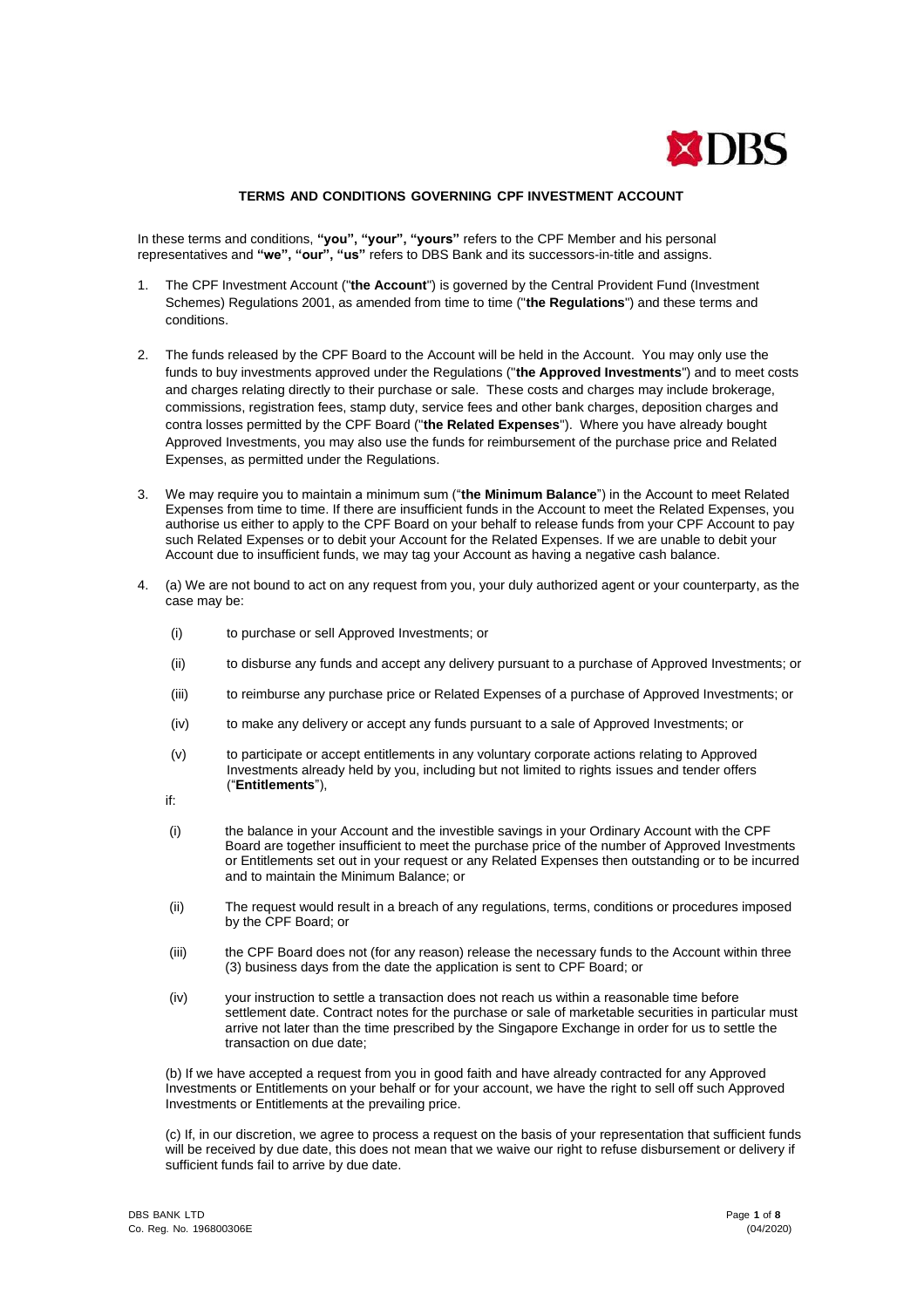(d) We may, at our absolute discretion, subscribe for a lower number of Approved Investments or Entitlements than those stated in your request in order not to exceed the balance in your Account, the investible savings in your Ordinary Account with the CPF Board or the stock limit as prescribed by the CPF Board. You hereby authorise us to subscribe for such number of Approved Investments or Entitlements as we deem fit, notwithstanding that this may result in you holding odd lot shares.

(e) You must indemnify us for all loss suffered and/or expenses incurred by us in rejecting any request or in selling out any Approved Investments or Entitlements on your behalf under 4(a) to (d) above.

- 5. (a) You must ensure there are sufficient funds in your Account and sufficient investible savings in your Ordinary Account with the CPF Board to:
	- (i) Meet the purchase price and any Related Expenses:and
	- (ii) Maintain the Minimum Balance

(b) We do not have to notify you in advance if we reject any such request. If we reject any such request, we are entitled to notify the person making the request of all relevant particulars of the Account including the reason for the rejection. We may also inform your broker if you have insufficient funds to settle a purchase and any Related Expenses.

(c) We issue statements relating to the Account on a periodic basis. We will only answer enquiries as to the current balance in the Account if the enquirer produces proper identification. Such enquiries should not be made with unreasonable frequency.

- 6. Subject to the limits imposed by CPF Board, you may deposit your own funds ("Top-Up Funds") into the Account to accept Entitlements relating to Approved Investments already held by you or to pay Related Expenses.
- 7. Top-Up Funds received in the form of a cheque will not be deemed credited into the Account until the cheque is cleared. We may take any action mentioned in paragraph 4 above in relation to any Approved Investments on your behalf before we receive the proceeds.
- 8. You may withdraw the Top-Up Funds deposited prior to 1 January 1997 at any time from the balance in the Account if such Top-Up Funds are available for withdrawal under the Regulations. These funds must not, however, be invested in Approved Investments.
- 9. Shares
	- a) We will register all shares, convertible loan stocks, unit trusts and other securities purchased or reimbursed under the Account (collectively called "**Shares**") in the name of DBS Nominees Pte Ltd ("**DBSN**") or any other nominee, or the name of the Central Depository (Pte) Limited ("**CDP**") for DBSN. Where a nominee other than DBSN is used all references to DBSN will include a reference to such nominee.
	- b) You must not sell any Shares until we have advised you in writing that the Shares have been registered in the name of and are held by DBSN or CDP for DBSN.
	- c) We and/or DBSN will vote in respect of the Shares only if we receive your instructions before the deadline stipulated by us. We shall not be obliged to appoint you as our / DBSN's proxy to attend meetings and vote in respect of the Shares.
- 10. Gold

You must maintain a minimum balance of 5 grams of gold (or such other minimum amount we may determine) in your gold savings account. Each sale of gold in the gold savings account must be in whole units of 5 grams or multiples of 5 grams.

- 11. We (or DBSN) will hold all Approved Investments and monies in the Account on an unallocated or fungible basis and as security for the amount withdrawn from CPF Board. You must not pledge, charge or in any way encumber the Approved Investments and monies in the Account.
- 12. From time to time, when rights entitlements, bonus shares or entitlements to other corporate actions are issued by an issuer, fractional entitlements may arise. These fractional entitlements may be disregarded by the issuer and/or CDP if their aggregate amount is too small per investor. However, where DBSN acts as nominee, these fractional entitlements may well be aggregated and delivered to DBSN as additional entitlements. You agree that we may deal with such additional entitlements (including selling them) as we see fit. You agree to waive any rights you may have in this respect where the proceeds attributable to your fractional entitlement do not exceed the prevailing transaction fee.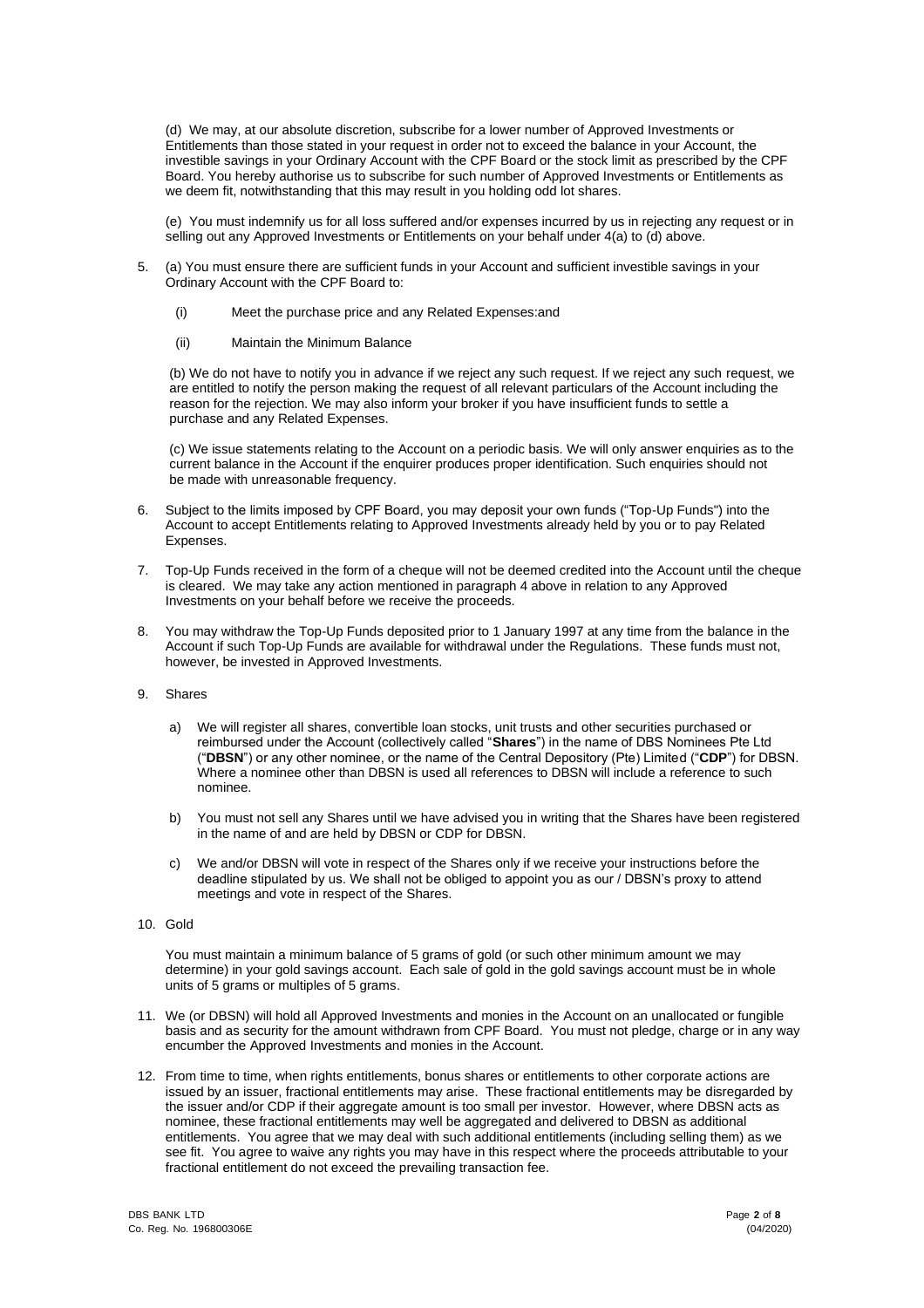- 13. You will pay such service and bank charges and transaction fees as we may stipulate from time to time and be responsible for any Goods and Services Tax (GST) and other government charges payable in respect of the operation of the Account. We reserve the right not to refund any fees or charges paid in the case of applications for initial public offerings (IPOs) even if the Monetary Authority of Singapore (MAS) subsequently issues a stop order in relation to such IPO.
- 14. If you owe us any monies, you will pay us interest at a rate determined by us.
- 15. In addition to any lien right of set-off or other right which we may have, we may at any time and without notice to you to combine or consolidate all or any of your accounts and liabilities with or to us anywhere whether in or outside Singapore or set-off or transfer any sum or sums standing in one or more of such accounts to satisfy any of your liabilities to us on any other account whether in or outside Singapore. We may exercise such rights whether such liabilities are actual or contingent, primary or collateral, several or joint, even though such accounts may not be expressed in the same currency and you agree we may make any necessary conversions at our prevailing exchange rate.
- 16. Once the CPF Board notifies us that you have reached the age of fifty-five (or such other age limit as CPF Board may stipulate) ("**the Retirement Age**"), your Account will automatically be closed. Unless you instruct otherwise, we have the authority to transfer the Shares, gold and cash balance in the Account to a securities account, gold account and/or savings account held with us. Such accounts will be subject to our prevailing rules, regulations, terms and conditions governing such accounts.
- 17. You may instruct us:
	- a) to refund any amount to your CPF Ordinary Account with the CPF Board, provided that:
		- i. each instruction shall relate to a single refund to be made as soon as practicable after the instruction to refund is received; and
		- ii. we have the discretion to close the Account if making such refund will cause the balance in the Account to fall below the Minimum Balance; and
		- iii. if there are insufficient funds in the Account to effect the refund, the instruction will be deemed cancelled; or
	- b) to close the Account; or
	- c) to transfer (subject to you paying all charges and Related Expenses) the Approved Investments except gold together with the cash balance and proceeds from the sale of gold to another bank approved by CPF Board for credit to your CPF Investment Account with such bank. All investments in gold must be liquidated before transfer to another bank. The Account will be deemed closed upon the transfer of the Approved Investments, cash balance and proceeds from the sale of gold to another bank.
- 18. We may, without giving any reasons, close the Account at any time by giving you seven (7) days written notice. In addition, if you breach any representation and warranty given by you in the Application Form, we may close the Account immediately and sell the Approved Investments at the prevailing market price. We have no liability to compensate you for any resulting losses and expenses.
- 19. If the Account is closed for any reason by you or us in accordance with these terms and conditions:
	- a) We will immediately stop accepting any further requests from you to buy or disburse or deliver any Approved Investments;
	- b) All charges and Related Expenses up to the time of closure will become immediately due and payable by you;
	- c) We will as soon as practicable liquidate all the Approved Investments in the Account and refund all sale proceeds and monies in the Account to the CPF Board. We will only effect such refund after setting off all charges and Related Expenses due from you under paragraph 19(b) from such sale proceeds and monies in the Account.
	- d) If any of the Shares are suspended from trading, the Account will continue to be maintained only in respect of these Shares. The Account will not be closed until the suspension is lifted, the Shares have been liquidated and the proceeds less the applicable charges and Related Expenses are returned to the CPF Board.
- 20. (a) Once the CPF Board notifies us that you have satisfied any of the grounds for withdrawal specified in the Central Provident Fund Act (Chapter 36), you may withdraw the Approved Investments in the Account.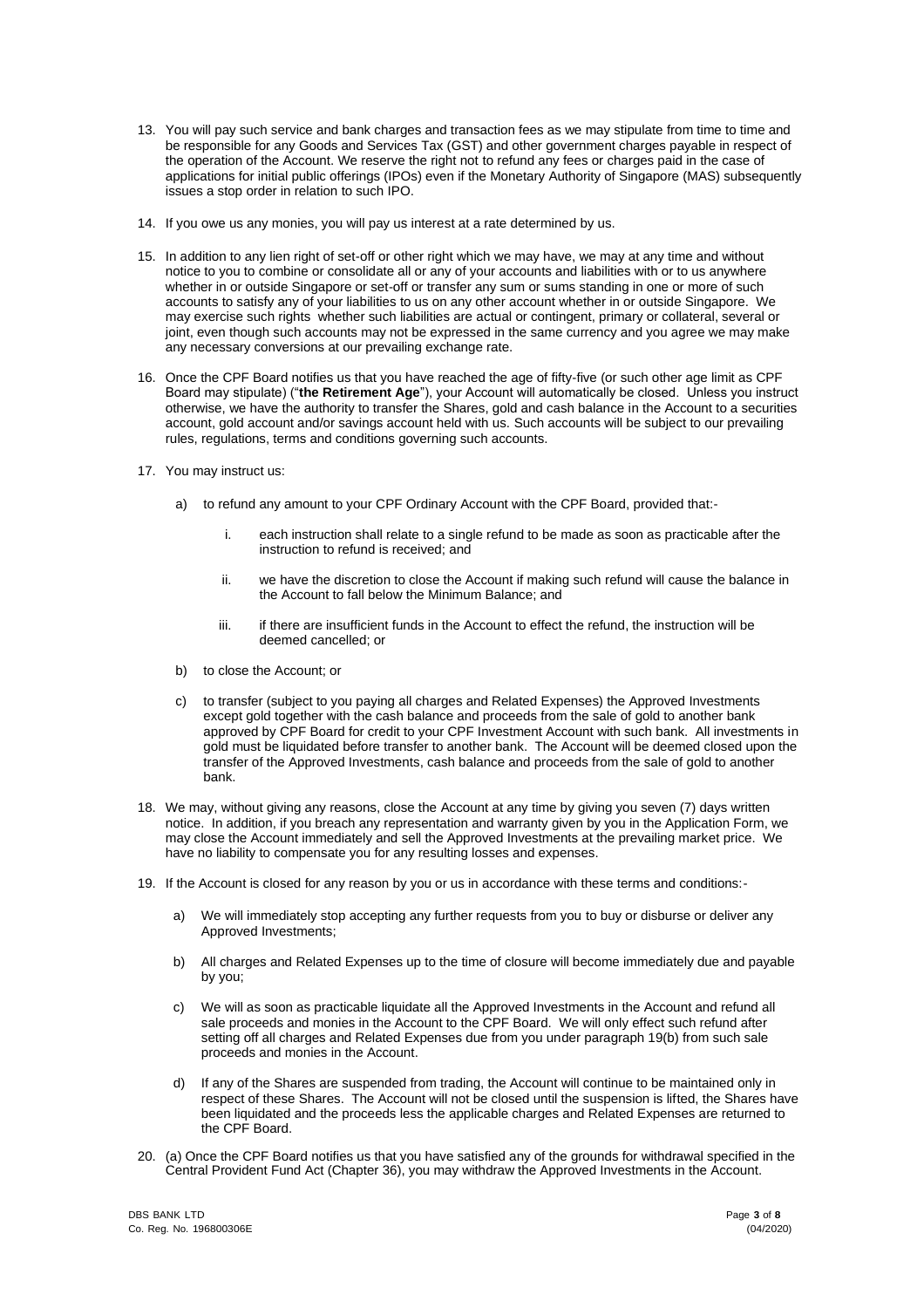(b) You may apply to withdraw the Approved Investments whether in the form of cash, physical gold, gold certificate and/or Shares or otherwise on paying all conversion charges incurred or relating to such conversion including but not limited to administrative fees, manufacturing cost of the gold and applicable shipping cost if any as determined by us.

(c) All withdrawals must be made during normal banking hours on any business day on proof of identity.

(d) Our obligation to physically deliver gold under a gold savings account to you will be discharged by delivering unallocated gold bars or ingots having a minimum of 999.9 parts of fine gold per 1,000 parts in the form of kilogram bars or other sizes of bars or ingots (subject to availability).

References to "**you**" in this paragraph 20 include references to a lawful committee of your person or estate.

- 21. Upon our receipt of notice of your death, we will not process any transactions relating to the Account although we may, at our absolute discretion, act on notices for acceptance of Entitlements submitted by any person whom we believe is or is entitled to be your executor, administrator or personal representative. Even though we may have notice of your death, we are entitled to use the monies in the Account and/or funds released by CPF Board to discharge any obligation of yours incurred in respect of Approved Investments contracted before your death. This authority survives your death and will be binding on all your personal representatives, executors or administrators, nominated beneficiaries and any person claiming under your estate.
- 22. If you are an undischarged bankrupt, we will not process any transactions relating to the Account without the written consent of the Official Assignee except for the sale of Entitlements relating to Approved Investments held by you.
- 23. We will provide you with statements of the Account at such periods as we may determine. You must examine all entries in the statements and report at once any error or omission found therein and object to any entry in and/or omission from such statements within seven (7) days after your receipt of the statement, failing which you are deemed to have accepted the entries made in the statement as complete and correct and you will be bound by the statement.
- 24. We are not liable in any way to you for any loss whatsoever incurred or suffered by you save where such loss is directly attributable to our wilful default or negligence. We are not liable in any event for any consequential loss.
- 25. (a) Without prejudice to any right of disclosure that we may have under the Banking Act (Chapter 19) or at common law, you authorise us, our staff and any other person who by reason of their scope of work or capacity or office have access to our records, registers or any correspondence or material with regard to information relating to you, the Account, your transactions and/or any personal data provided by you to us or which we receive from any other sources or is otherwise collected by us in the course of your relationship with us or any member of the DBS Group, to disclose such information and personal data to DBSN and (whether through DBSN or directly) to:
	- i. any member of the DBS Group wherever situated;
	- ii. any governmental, quasi-government, regulatory, fiscal, monetary or other authority, agency, body or person whether in Singapore or elsewhere (including but not limited to the CPF Board, the Singapore Exchange and CDP) court of competent jurisdiction or other persons whose requests we or DBSN are accustomed to comply;
	- iii. any party involved in selling, providing, marketing, settling or administering any Approved Investment (including any fund manager, insurance company, bank or stockbroking firm) or any share registrar of any issuer of Shares; and
	- iv. any party to whom we are under a duty to disclose or where we in good faith deem fit in our interest to make such disclosure,

for purposes of administrating the Account and for any and all the purposes stated in the DBS Privacy Policy.

(b) Personal Data:

- i. The DBS Privacy Policy is incorporated by reference into and forms part of these terms and conditions. The DBS Privacy Policy shall apply to all personal data (as defined by the Personal Data Protection Act 2012 of Singapore) provided by you or otherwise collected by us from any other sources or in the course of your relationship with us or any member of the DBS Group and you hereby consent to the collection, processing, use and disclosure of personal data in accordance therewith.
- ii. If you provide us with personal data of any individual (including, where applicable, your directors, partners, office holders, officers, employees, agents, customers, investors, shareholders and beneficial owners), you undertake, represent and warrant to us that you have obtained such individual's consent for, and hereby consent on behalf of such individual to, the collection, processing, use and disclosure of his/her personal data by us in accordance with the DBS Privacy Policy.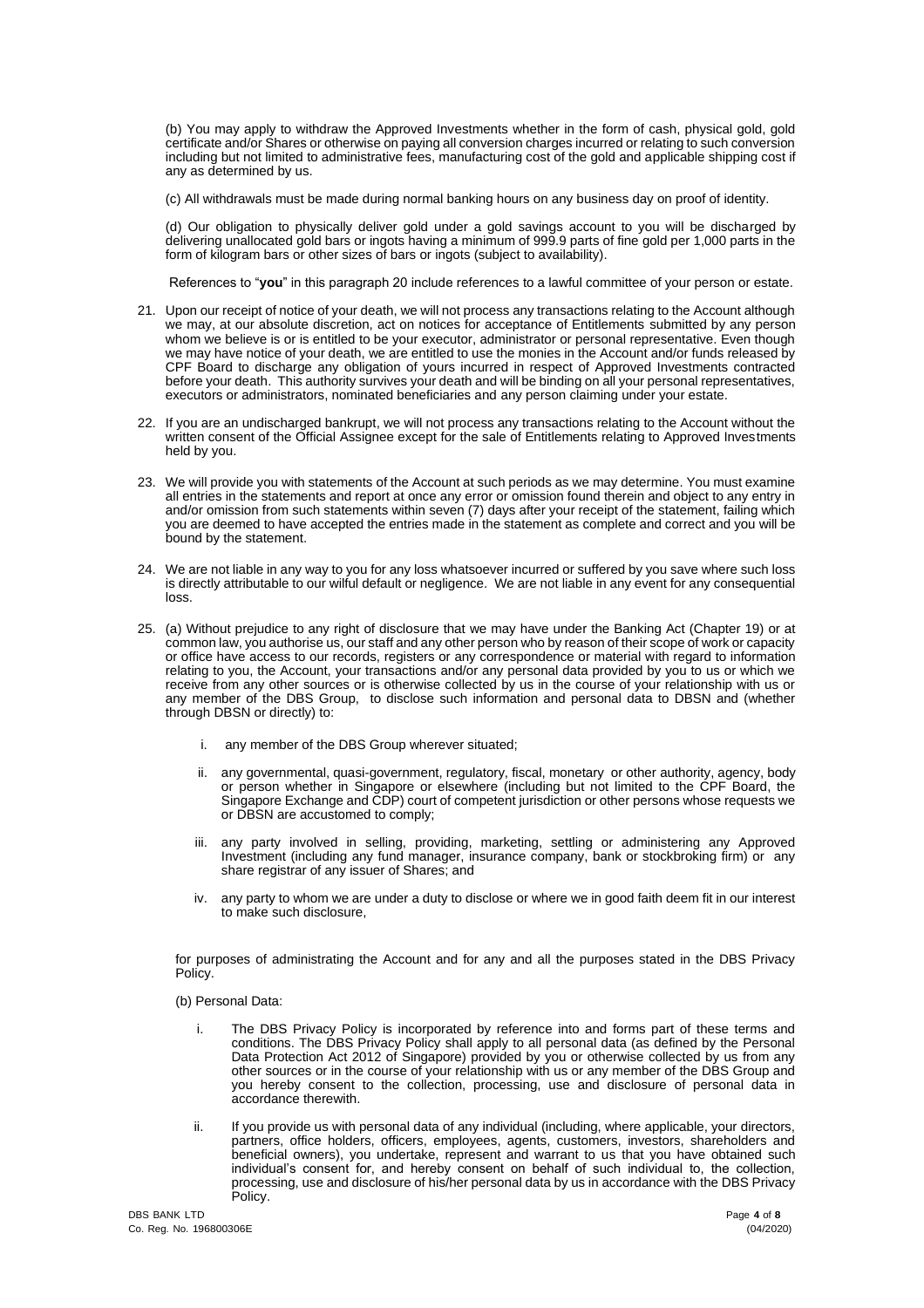- iii. In the event of any conflict or inconsistency between these terms and conditions and the DBS Privacy Policy, the former shall prevail.
- iv. Any consent given pursuant to these terms and conditions in relation to personal data shall survive death, incapacity, bankruptcy or insolvency of any such individual and the termination or expiration of these terms and conditions.
- v. If we have records that you have opted-out of receiving marketing materials or marketing calls from the DBS Group, then, in accordance with your decision to opt-out and notwithstanding anything to the contrary in these terms and conditions, you will not receive such materials or calls from us. You may opt-in to receive marketing materials and calls from us at any time by submitting an opt-in form, which is available at any DBS/POSB branch.
- (c) For the purposes of these terms and conditions:

"**DBS Group**" means DBS Bank Ltd and its branches, parent company, representative offices, agencies, subsidiaries and affiliates (including branches or representatives of any such subsidiary or affiliate); and

"**DBS Privacy Policy**" means the privacy policy of DBS Bank Ltd available at www.dbs.com/privacy, as may be amended, supplemented and/or substituted from time to time; and

"**Personal Data**" has the meaning ascribed to it in the Personal Data Protection Act 2012 of Singapore.

- 26. In addition to any other indemnity in these terms and conditions, you must indemnify us in full against all claims, actions, proceedings, demands, losses and expenses including legal fees on a full indemnity basis arising from or in connection with the Account and/or the Approved Investments or any inaccuracies or other errors originating from any person making requests on your behalf or for your account.
- 27. (a) All letters statements of the Account and all forms of communication or notification sent by post to or left at your last address registered with us shall be deemed to have been received on the day after the date of posting or the day it was so left at the said address. If any communication is returned undelivered, we will not send you any further communication until you update your address. You shall not hold us liable in the event that any communication is delayed, intercepted, lost and/or failed to reach you during delivery, transmission or dispatch or if the content of such communication is disclosed to any third party during transit. You will bear all risk of such communication. You must without delay notify us of any change in address or other particulars submitted to DBS Bank. We are entitled to a reasonable period of not less than 7 days after receiving your notice to process and update the change. You further authorise us to approach CPF Board from time to time to obtain your most updated address.

(b) We may notify you of your Entitlements relating to Approved Investments via notices addressed to holders in general. If you wish to accept any Entitlements, you must submit a request stating, inter alia, the number of Entitlements that you wish to subscribe for. All requests must be received by us before the deadline stipulated by us and we shall not be obliged to issue any reminders. By requesting us to send such notice to you at an address located outside Singapore, you agree to bear the risk that such communication may take a longer time to be delivered and that you may have insufficient time to submit such requests to us. We reserve the right not to process any incomplete or incorrect requests without any reference to you.

(c) If we receive notice from any issuer that you are not eligible to participate in any Entitlements, we reserve the right not to notify you of the Entitlement. If we choose to notify you of the Entitlement, it is for your information only and we reserve the right to reject any request from you to accept the Entitlement without giving you any notice.

28. (a) Notwithstanding any term to the contrary whether under these terms and conditions or otherwise, we may but shall not be obliged to act on any instruction for withdrawal, closure or any other matter whatsoever relating to the Account that is given or purportedly given by you, or given or purportedly given by your authorised signatory by mail or any other medium of communication including but not limited to facsimile transmission, telephone, email, or scanned instruction contained in email. We shall not be obliged to give any notice and/or assign any reason for not acting on any instruction.

(b) We shall be entitled to refuse or to accept or to act on any instruction for any transaction or any matter relating to the Account if:

i. we are unable to verify your identity to our satisfaction;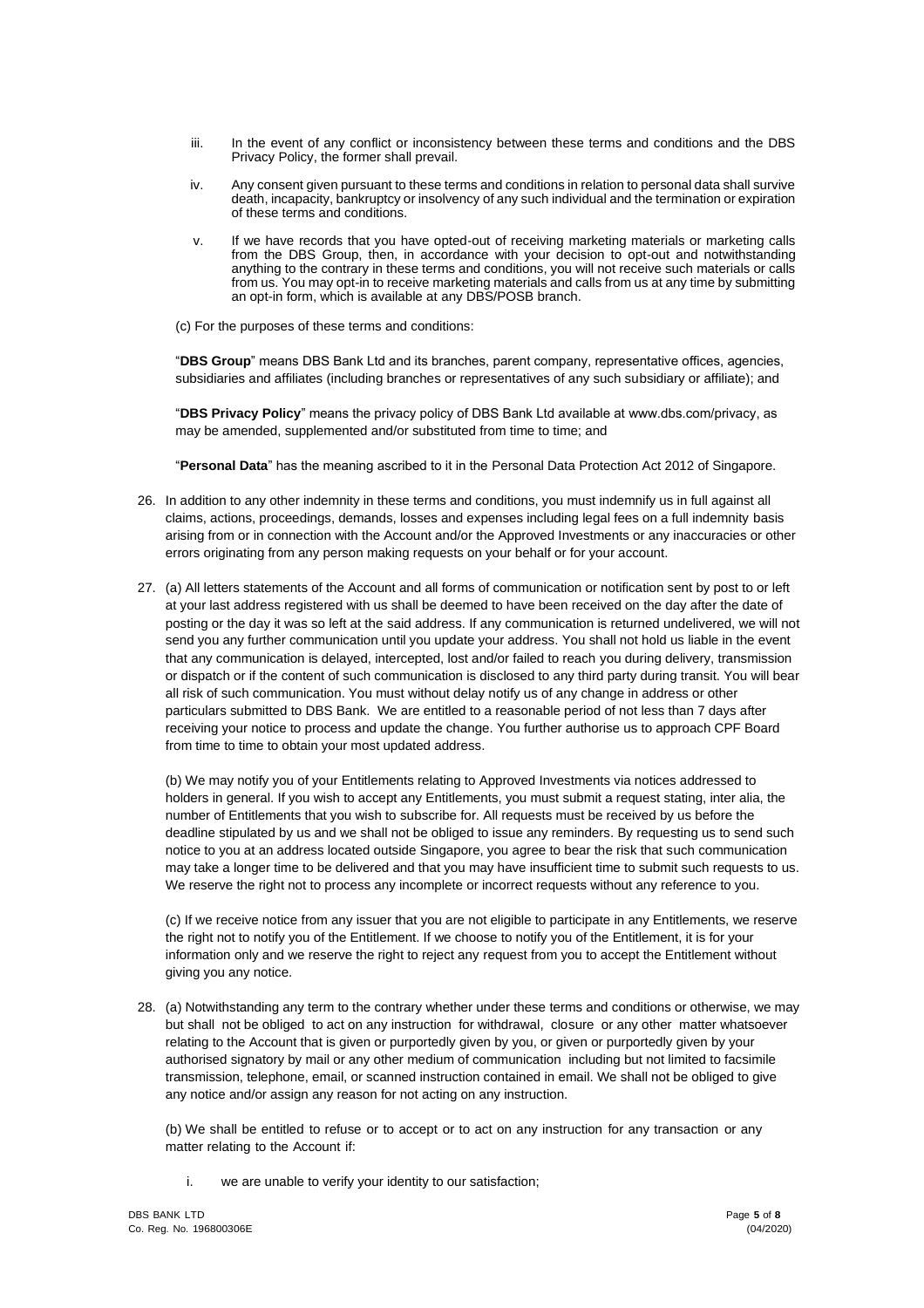- ii. we have any doubt on the authenticity, clarity or completeness of the instruction;
- iii. the form or content of such instruction is not in accordance with our requirements, policies or practices as we may prescribe from time to time;
- iv. the instruction is not in accordance with the mandate(s) for the time being in effect in relation to such Account; or
- v. we receive two or more notices, demands, instructions or other communications which we consider to be inconsistent;

and we shall not be liable to you as a result of such refusal

Notwithstanding the above, we may act upon any instruction which we believe in good faith to be given by you or your authorised signatory, without waiting for confirmation by letter or the original instruction in writing, or without inquiry as to the identity of the authority of the person giving or purporting to be giving such instruction or the authority thereof and notwithstanding that such instruction may conflict with other instructions you have given us, or any error, misunderstanding, fraud, forgery or lack of clarity in the terms of such instruction.

(c) If we act on your instructions in respect of any products or services relating to the Account, you will be subject to these terms and conditions.

(d) You will indemnify us against all liabilities, claims, demands, actions, proceedings, losses, damages, expenses, costs (including legal costs on a full indemnity basis) and all other liabilities of whatsoever nature and howsoever arising which we may incur or suffer directly or indirectly as a result of us acting on any instruction in accordance with these terms and conditions. You also agree that we will not be liable to you for any loss, damage, expense or cost that you may incur as a result of our acting on such instructions.

We may at any time and without notice to you to set off this indemnity against any of your accounts whether in Singapore or elsewhere, even though the credit balances on such accounts and your liabilities may not be expressed in the same currency. We may effect any necessary currency conversions at our prevailing exchange rate and you agree to waive any right, claims, actions or proceedings which you may have against us for any resulting losses or liabilities.

(e) We may as we deem fit record all instructions received from you or your authorised signatories, and all other telephone conversations conducted with you and your authorised signatories, and you agree to be bound by such recording. You further agree that any telephone conversations may be recorded with or without the use of an automatic tone warning device and that we may use such recordings in court and arbitration proceedings in the event of any dispute. You also agree that we may at any time erase such recordings.

(f) We are entitled to perform a call back to confirm any instruction given by you or your authorised signatory.

- 29. U.S. Foreign Account Tax Compliance Act ("**FATCA**") Reporting, Withholding and Other Requirements: You agree to be bound by the terms relating to FATCA tax reporting, withholding and associated requirements specified in the Singapore Tax Requirements Notice from time to time issued by us, which are incorporated by reference into and shall form part of these terms and conditions. A copy of the Singapore Tax Requirements Notice is available at [www.dbs.com.sg/Business-Banking/SG-Tax-Notice](http://www.dbs.com.sg/Business-Banking/SG-Tax-Notice) .If there is any inconsistency between these terms and conditions and the terms in the Singapore Tax Requirements Notice, the terms in the Singapore Tax Requirements Notice shall prevail insofar as they relate to our compliance with tax, reporting and/or withholding requirements (including but not limited to the United States Foreign Account Tax Compliance Act as may be amended, varied, supplemented or replaced).
- 30. We may, at our discretion, accept and reply via email any request of yours to release information relating to your Account to you. You acknowledge that sending requests and providing information via email is not a secure means to deliver information. Equipment and software providers, service providers and network providers may have or be able to gain access to any information transmitted to you at your email address. Neither we nor our officers will be liable for any loss or damage suffered by you as a result of the disclosure of any information transmitted to you at your email address, or which you may incur or suffer directly or indirectly arising out of or in connection with the arrangements contemplated by this paragraph 30 due to any reason whatsoever, including but not limited to breakdown, malfunction of the computer, its terminal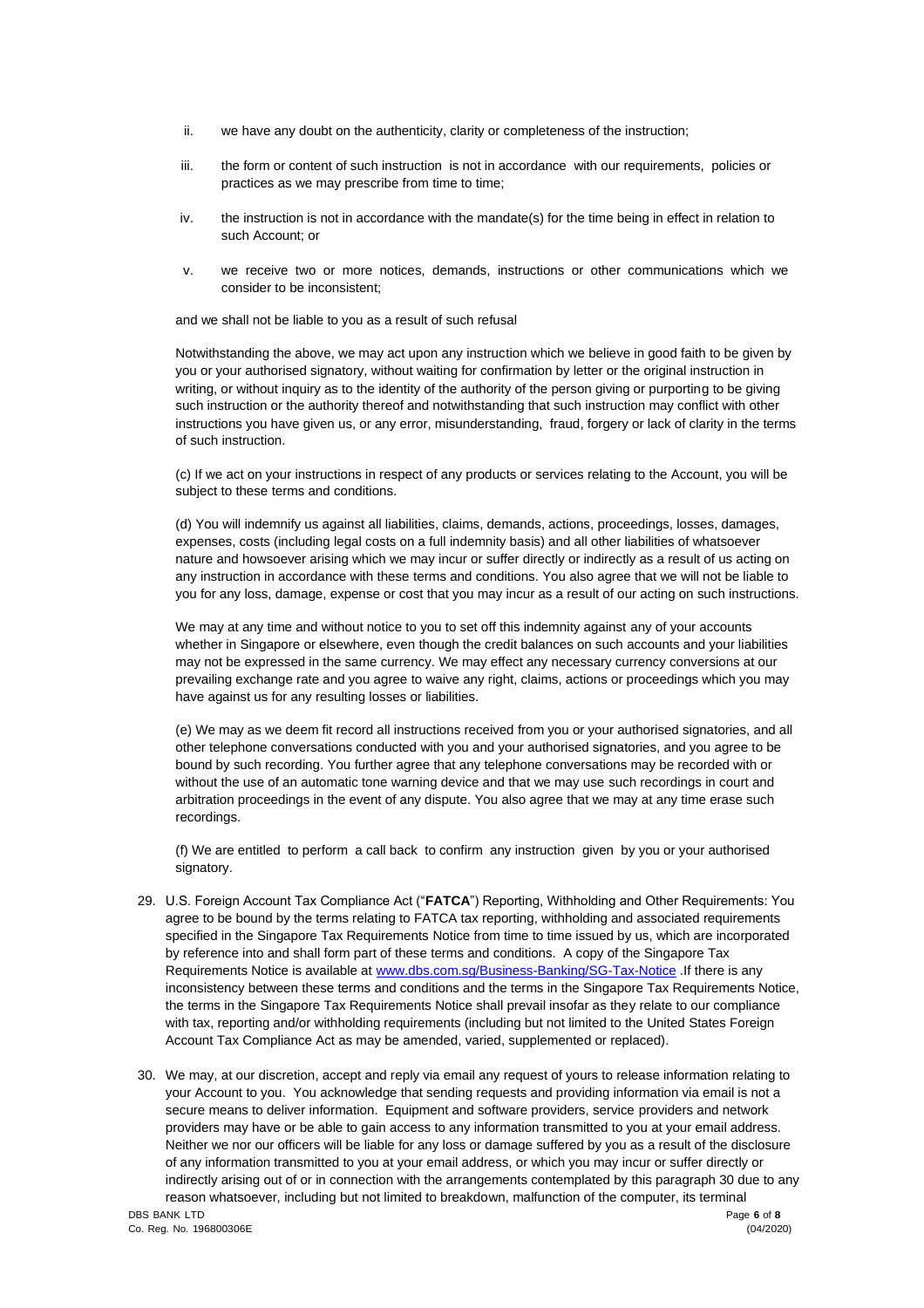communication lines, data processing system or transmission link or any other equipment whether or not belonging to us.

- 31. Electronic Signature Instruction Service
	- a) You acknowledge that we may in our discretion agree to make available the Electronic Signature Instruction service to you when you give instructions to us in person.
	- b) Where we, at your request, make available the Electronic Signature Instruction service to you, you will give instructions to us in electronic form in a manner which complies with our internal processes and requirements (each such instruction an "Electronic Instruction").
	- c) You acknowledge and agree that we shall be entitled to require you to sign such Electronic Instruction, and in this connection you authorize and consent to us to collect and link your signature with the relevant Electronic Instruction in electronic form, using an electronic signature pad or other electronic device capable of collecting, recording and/or storing information and signatures in electronic form in a manner which complies with our internal processes and requirements. The Electronic Instruction, together with your signature so collected and linked, are collectively the "Electronic Signature Instruction".
	- d) You agree that such signature of yours collected, received and/or stored in such electronic form shall be deemed to be equivalent to your signature in hard copy for all purposes provided each such signature is collected electronically from you in person by our officer or representative and such officer or representative verifies (whether before or after such signature is taken) your identity in a manner which complies with the our internal requirements.
	- e) You agree that electronic data or images of any form, document, instruction or communication, other electronic documents, instruction or communication and all records in electronic form (collectively, "Electronic Records") maintained by us or on our behalf where any signature(s) in electronic form has/have been affixed or appended (including, but not limited to, each Electronic Signature Instruction), which fulfil our internal processes and requirements, shall be deemed to be valid, accurate and authentic, and given the same effect as if such Electronic Records in electronic form were written and signed between you and us in hard copy.
	- f) You acknowledge and agree that such Electronic Records can be used as evidence in any court proceedings as proof of their contents. You further agree that you shall not dispute the validity, accuracy or authenticity of the contents of any such Electronic Records (including any Electronic Signature Instruction), including evidence in the form of activity or transaction logs, computer or electronic records, magnetic tapes, cartridges, computer printouts, copies, or any other form of computer or electronic data or information storage or system, and that such Electronic Records shall be final and conclusive of the information and your instruction and agreement of any matter set out in the associated Electronic Signature Instruction, save in the case of our manifest or clerical error. You further agree that the security procedure applied or to be applied to verify that the Electronic Signature Instruction is commercially reasonable and secure, pursuant to the Electronic Transactions Act (Cap 88).
	- g) You acknowledge and agree that Electronic Records shall be stored for as long as the law and the standards and practices of the banking industry say we must. After this time we may destroy them.
	- h) You shall not hold us liable for acting in good faith or omitting in good faith to act on your instructions given to us in accordance with our prescribed verification procedure prevailing at the time via the Electronic Signature Instruction service or in any Electronic Instruction forwarded to us.
- 32. We may add to, alter, vary and modify any or all of the above terms and conditions from time to time. Such additions, alterations, variations and modifications will be binding on you as soon as notified to you.
- 33. In these terms and conditions words importing the masculine gender include the feminine or neuter gender and words importing the singular include the plural and vice versa.